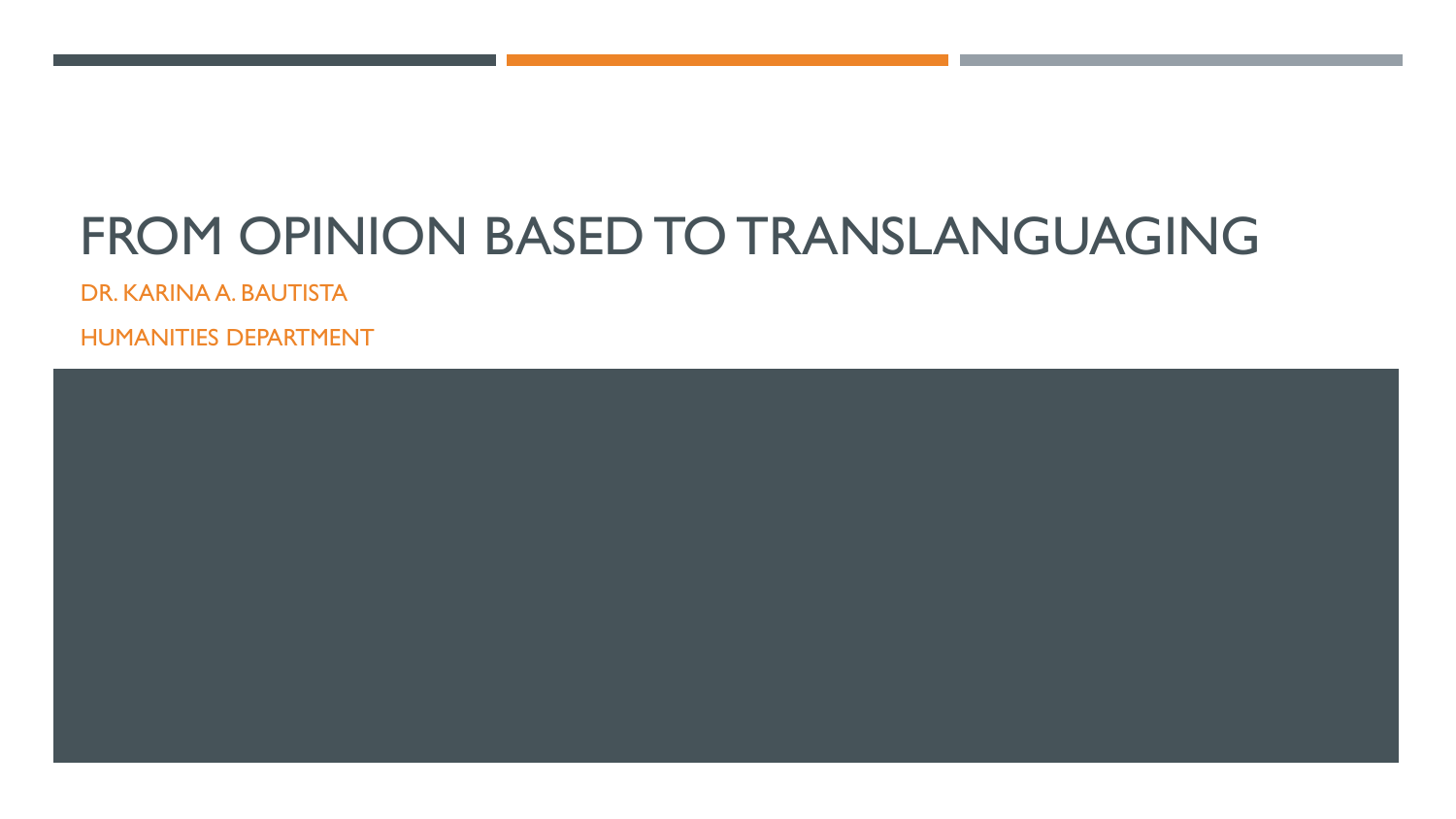#### **"I have taken X language for many years and I still cannot speak it" or "I am not good at taking foreign languages"**

REASONS / FACTORS:

**INSTRUCTION / METHODOLOGY** 

Is the instructional method effective? Appropriate? Is it reaching the students?

- **LEARNER'S LEARNING STYLE**
- **SOCIAL USE**

Do learners of a second language **see and understand as socially useful** the new language they are learning?

To what extent and how do they exercise that awareness?

**E** COMBINATION OF FACTORS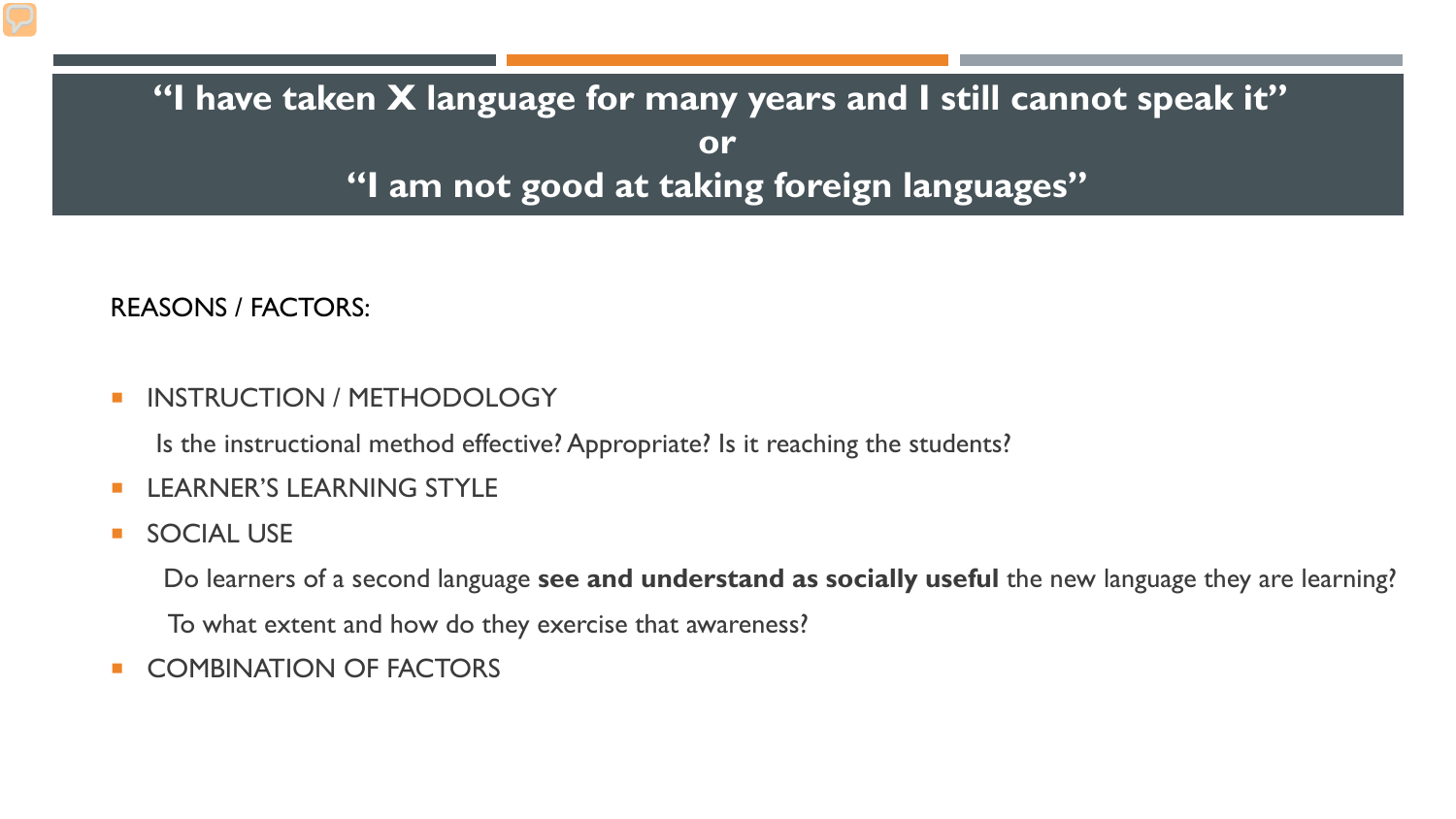## 'HARVESTING' TEACHING TEACHNIQUES FROM THE CLASSROOM

**No are L2 students and what challenges they face?** 

**Number 1** What can they teach us about language learning?

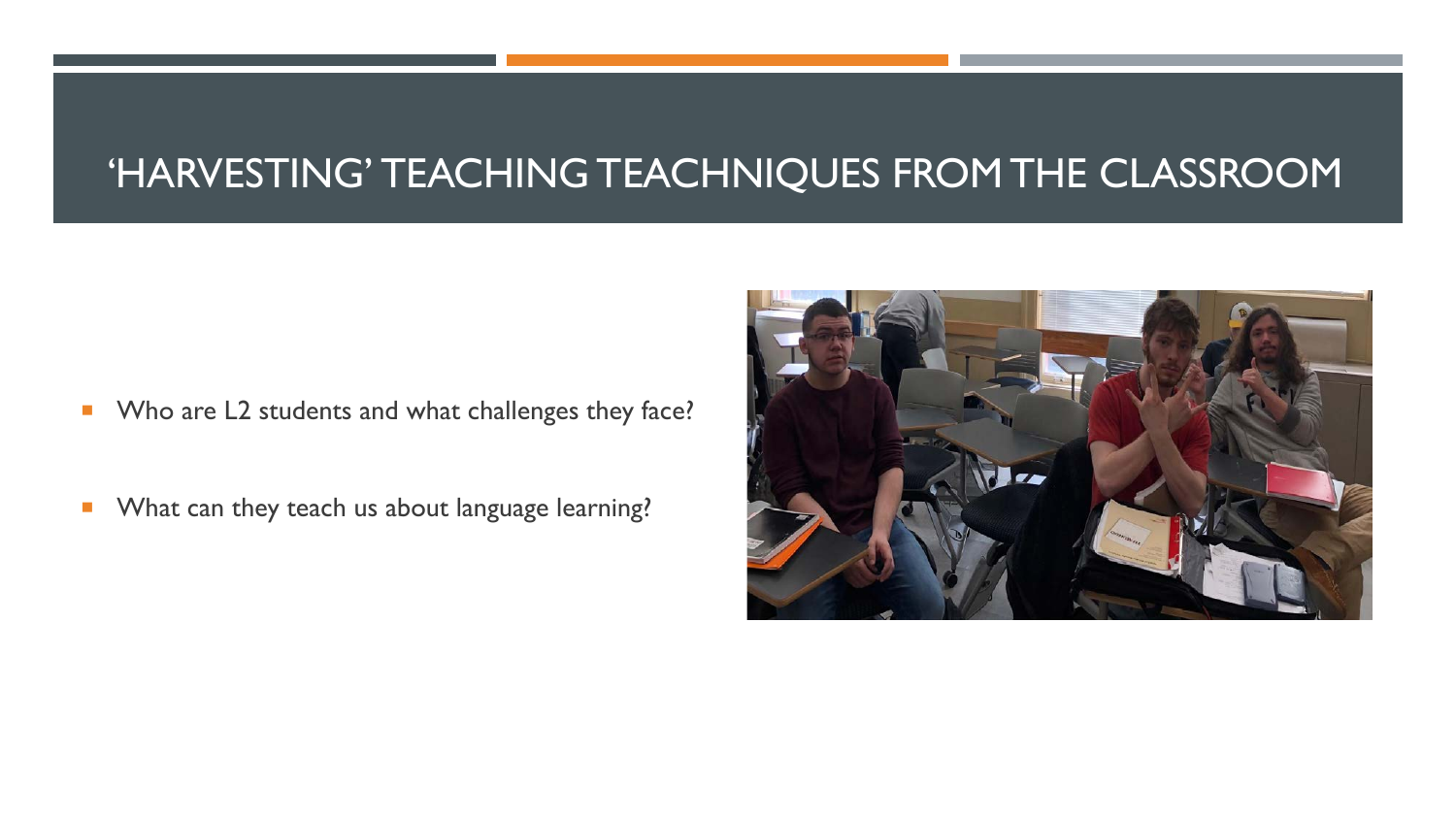An approach to language teaching that continuously solicits the students' opinions, especially early in the language acquisition process, in order to remind the learners that they are always expected to explain, expand and describe what they are saying.

# OPINION BASED

- No me gusta el café.
- ¿*Por qué*?
- No me gusta *porque*...



• No me gusta el café porque **prefiero la coca cola**.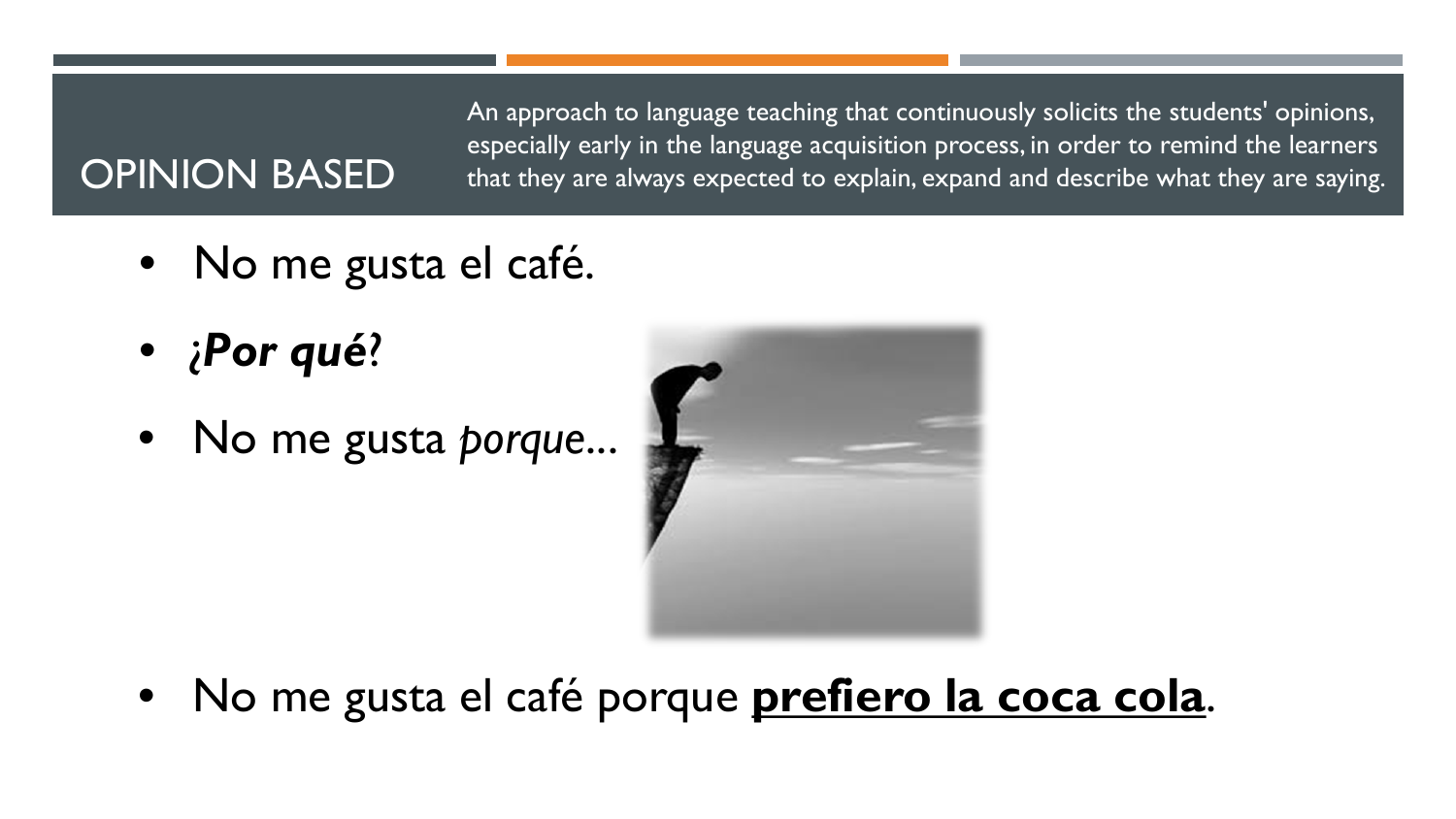#### OPINION BASED APPROACH IN UPPER LEVEL COURSES

- **1. Language structure/grammar skills**
- **2. The students' point of view**
- **3. Using L2 for professional growth and community/social awareness.**

Handout: DACA / DREAMERS

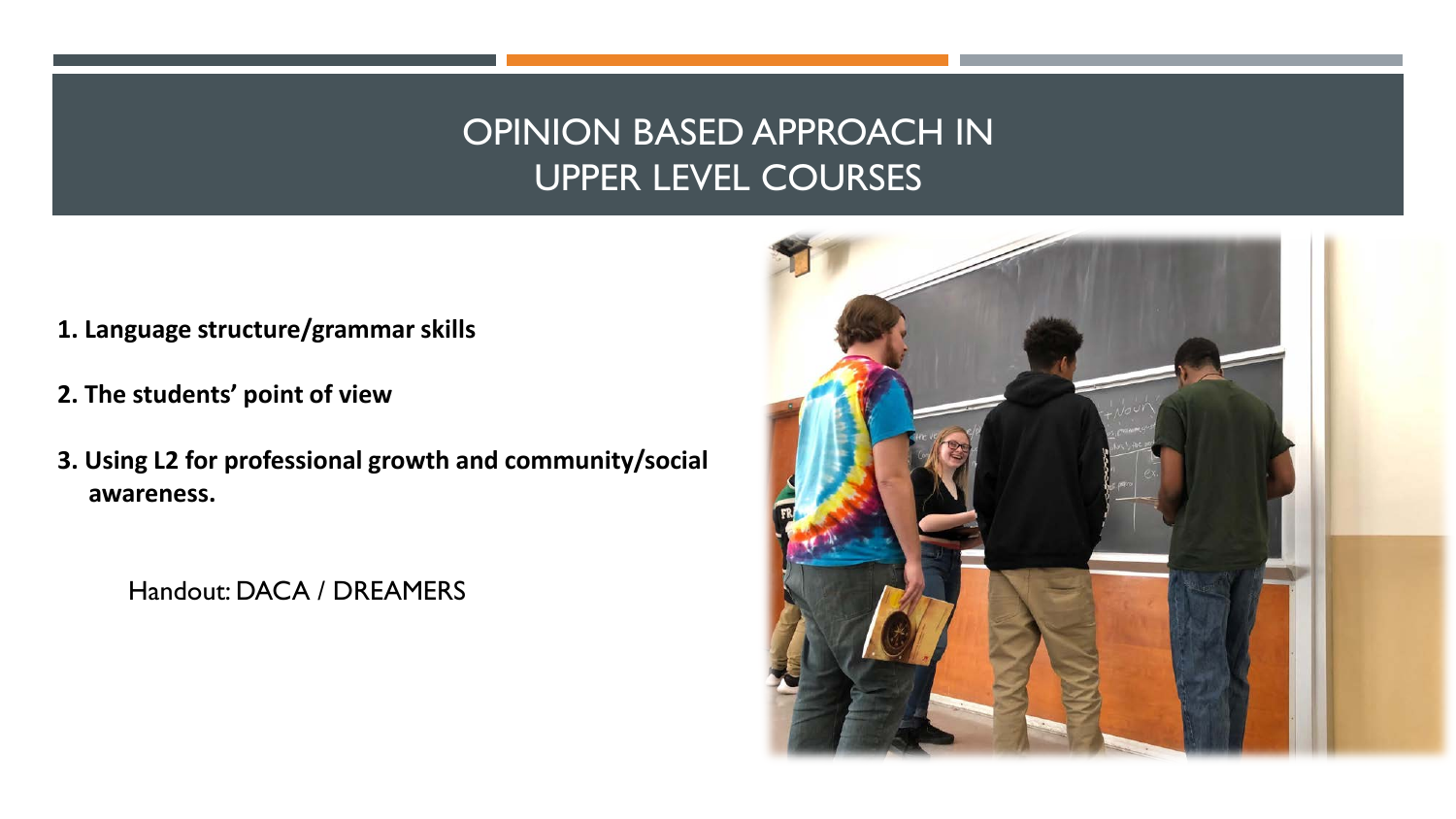# TRANSLANGUAGING



**Dr. Ofelia Garcia's work on Translanguaging** 

**What is it?** 

**"A unitary meaning-making system of the speaker"** 

**"a 'corriente'/current"** 

**"the language practices of bilinguals /multilinguals"**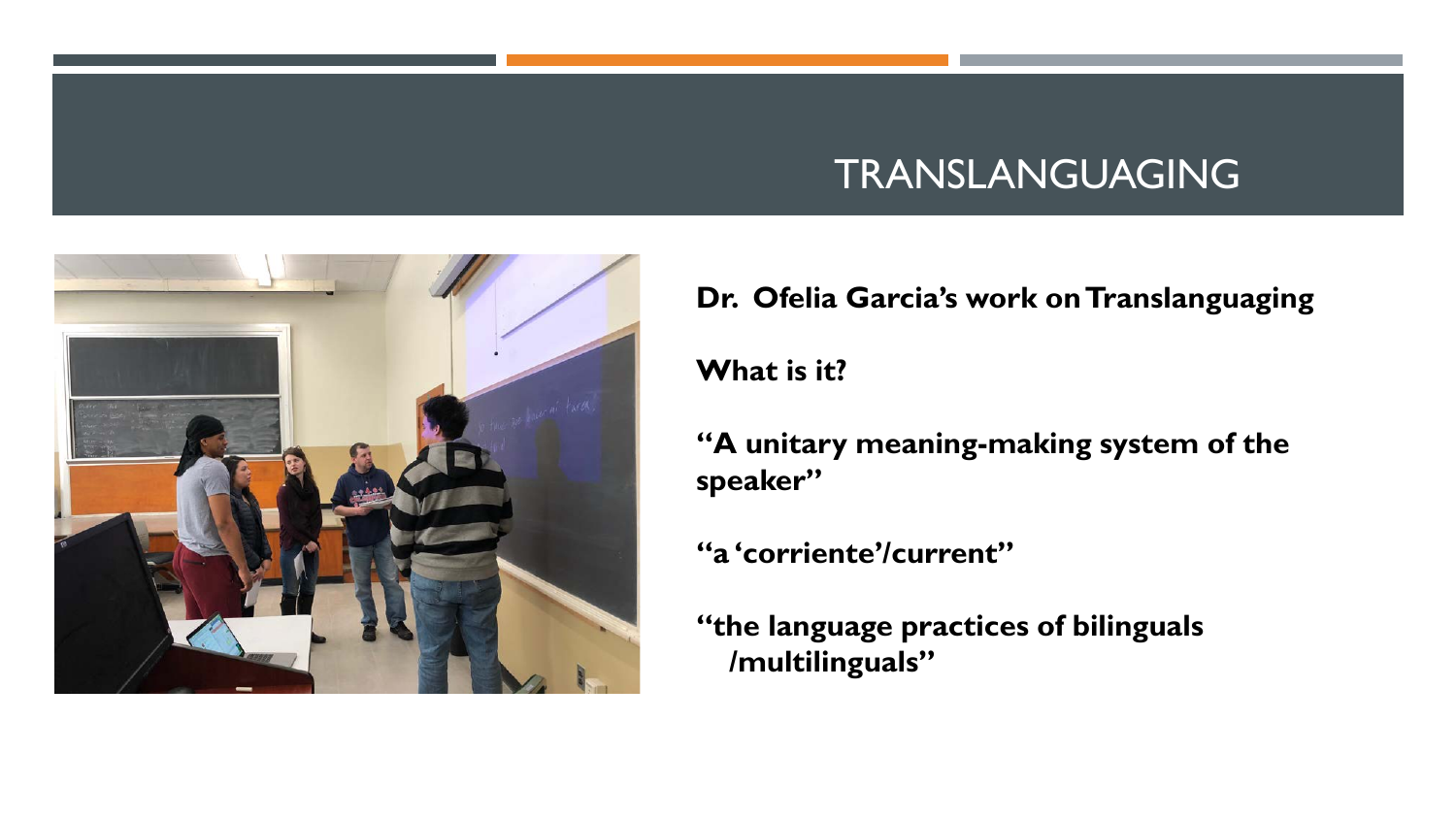## SPANISH 3000: FILM AND CONVERSATION

■ <https://www.youtube.com/watch?v=QmBX56Tt42w>